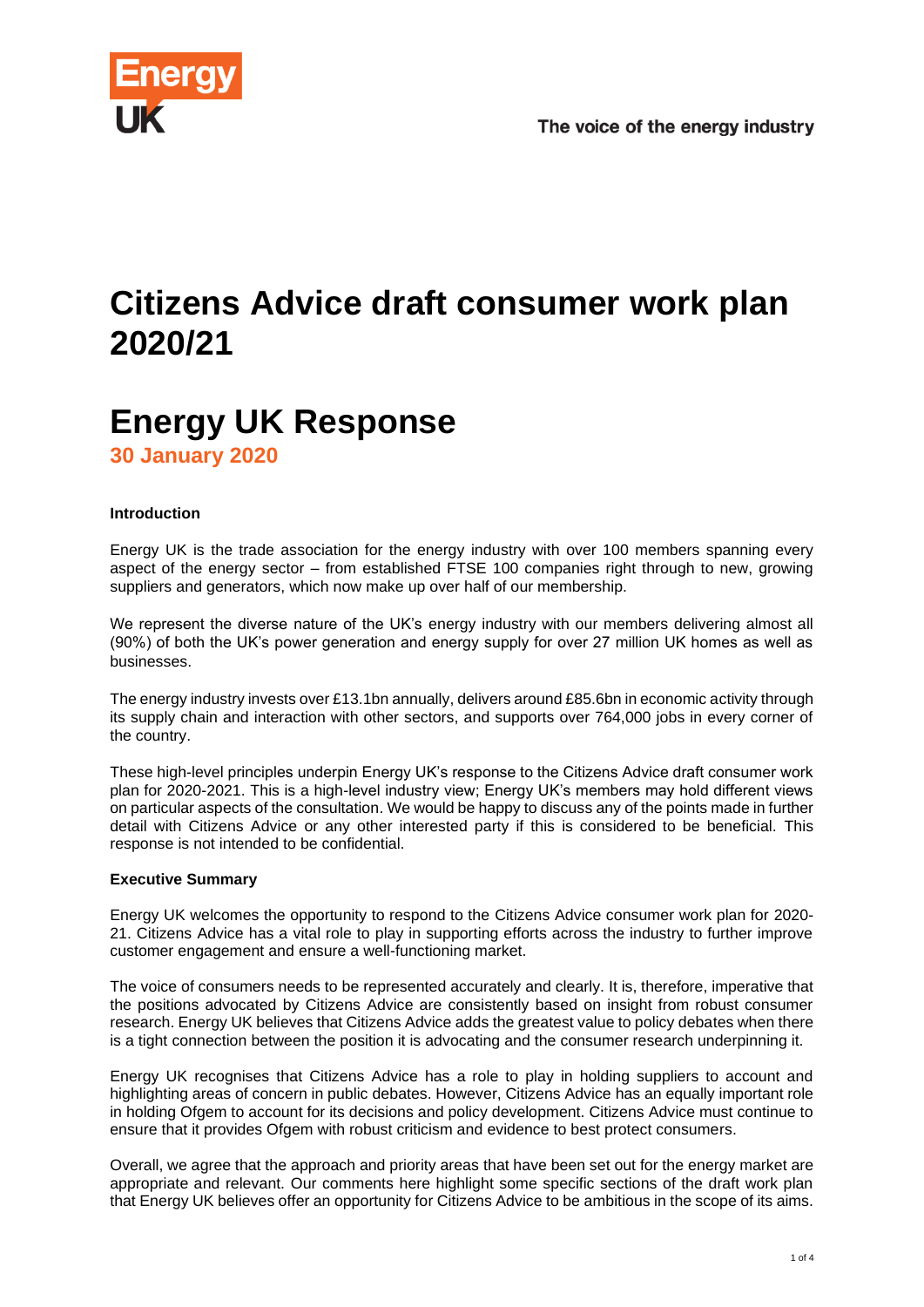#### **Making markets work for consumers**

#### Using data to set prices in essential markets

Energy UK recommends that any framework on pricing needs to be carefully considered to avoid unintended consequences. Prescribing what can or cannot be considered in pricing decisions could restrict innovation which could be poor for competition.

#### Reforming institutions to help them protect consumers

Energy UK recommends, as Citizens Advice have done, continued highlighting of the cost of supplier failures and the impact on consumers. We would welcome Citizens Advice's continued support for a strengthened supplier licensing regime.

#### Campaigning for microbusinesses to get a better deal

Energy UK agrees that microbusinesses should have appropriate protection, but it is important to avoid drawing comparisons between the domestic market and microbusiness market as there are many examples of domestic protections which would be inappropriate to introduce to the microbusiness market. Instead, we recommend that Citizens Advice's focus should be on assessing whether there are appropriate protections for microbusiness customers – not on ensuring that the same protections exist as for domestic customers.

We would welcome greater clarity from Citizens Advice on what data they think needs to be published and what the benefits are for consumers.

#### Helping people make informed choices about energy

Energy UK has long called for Ofgem to be given the powers to directly regulate TPIs in the energy market as we are seeing an increasing risk for customer detriment with the growth in unregulated services. Just over half (54%) of those domestic customers who switched tariff or supplier in 2018 used a price comparison website, compared with 45% in 2017.<sup>1</sup> We are also seeing a growing number of new services such as bill-splitters and auto-switching sites entering the market, as well as non-traditional players providing switching services such as financial service providers.

In the non-domestic sector, it is not new for third parties to play a larger role in the switching and engagement behaviours of customers. In 2018, over two-thirds (67%) of small and microbusinesses used an energy broker to help choose their current energy plan.<sup>2</sup> This evolution is creating opportunities for the industry to further increase customer engagement, particularly as programmes to improve the effectiveness of competition are implemented alongside the continued digitalisation of the energy system.

However, the regulatory regime has not kept pace with these changes and as a result there is a challenge to ensure that customer confidence is retained. Price comparison websites, auto-switching services, non-domestic energy brokers, and other third-party intermediaries (TPIs) are not currently regulated. This is just one aspect of the future energy market that we expect to be addressed as part of the BEIS and Ofgem joint Future Retail Market Design project, in line with recommendations from Energy UK's *Future of Energy* report,<sup>3</sup> in order to ensure that customers remain protected and confident in that protection no matter how they seek to access their energy.

We welcome Citizens Advice's plans for closer scrutiny of the third-party services which are growing in popularity, but still currently remain an unregulated part of the energy retail market. There are many ways in which such services could be regulated to better protect consumers, such as through an Ofgem licence similar to those of suppliers, or a general authorisation regime as used in other sectors. We

<sup>1</sup> [https://www.ofgem.gov.uk/system/files/docs/2018/10/consumer\\_engagement\\_survey\\_2018\\_report\\_0.pdf](https://www.ofgem.gov.uk/system/files/docs/2018/10/consumer_engagement_survey_2018_report_0.pdf)

<sup>&</sup>lt;sup>2</sup> [https://www.ofgem.gov.uk/system/files/docs/2018/10/micro\\_and\\_small\\_business\\_engagement\\_survey\\_2018\\_report.pdf](https://www.ofgem.gov.uk/system/files/docs/2018/10/micro_and_small_business_engagement_survey_2018_report.pdf)

<sup>3</sup> [https://www.energy-uk.org.uk/files/docs/The\\_Future\\_of\\_Energy/2019/FutureofEnergy\\_ReportSection\\_Chapter1\\_04.19\(1\).pdf](https://www.energy-uk.org.uk/files/docs/The_Future_of_Energy/2019/FutureofEnergy_ReportSection_Chapter1_04.19(1).pdf)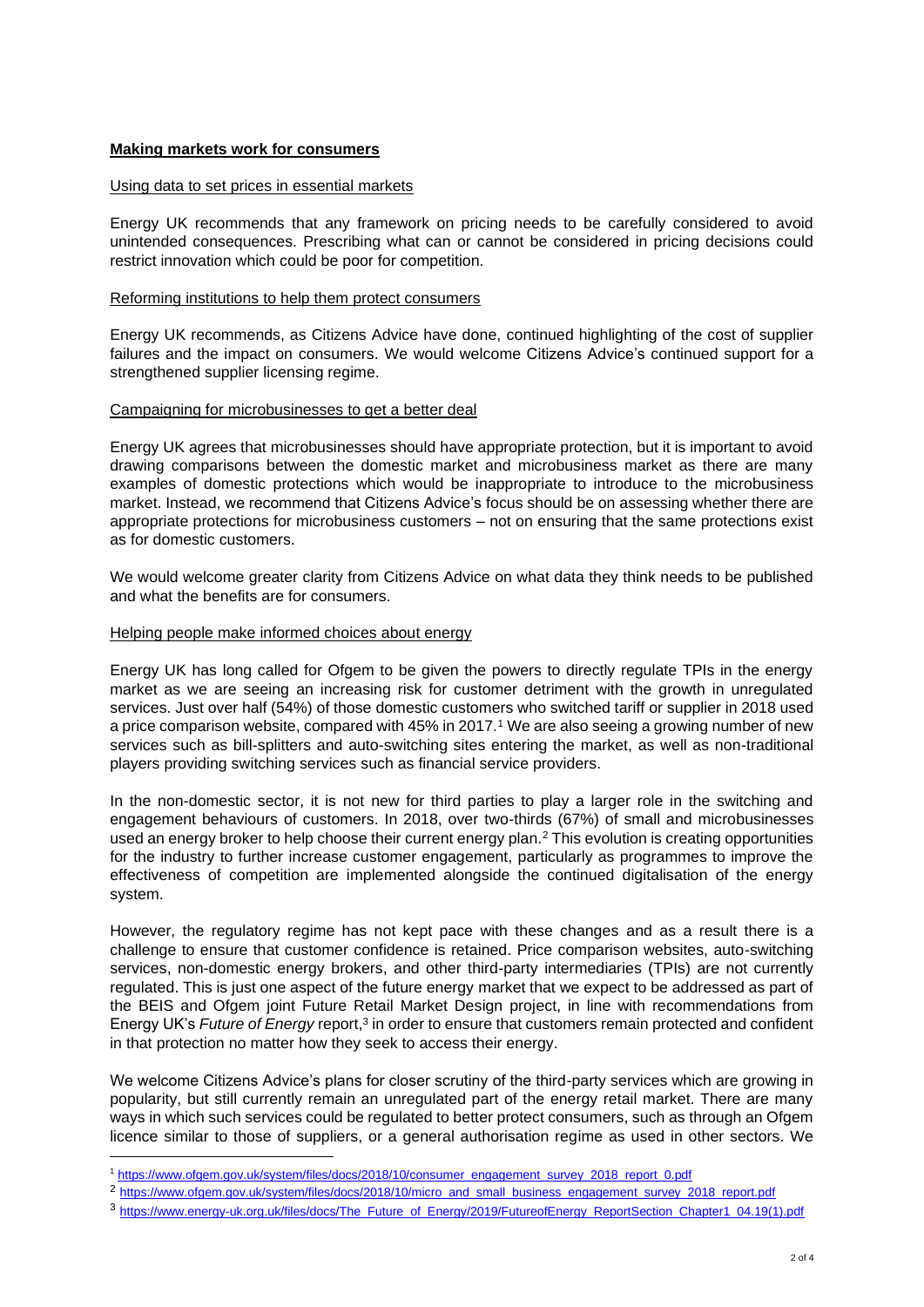understand that Citizens Advice will soon be publishing a report on this area and we look forward to engaging with the recommendations and exploring the best solutions to protect energy consumers.

#### **Better value infrastructure**

#### Facilitating a smart and flexible energy future

Energy UK encourages Citizens Advice to continue to challenge the government and Ofgem to ensure that the continuation of the smart meter rollout remains justified from a cost/benefit perspective.

#### **A fair deal for consumers in vulnerable circumstances**

#### Social tariffs

Whilst the independently chaired Commission for Customers in Vulnerable Circumstances recommended that Ofgem look further at social tariffs, it is unclear how this would be possible given the retail price cap in place. We would however welcome Citizens Advice looking at how Warm Home Discount funding could be better targeted.

#### Regulatory compliance and enforcement action on vulnerability

The Commission for Customers in Vulnerable Circumstances came up with a number of recommendations and issues around compliance and enforcement action which Energy UK supports. The new Energy UK Vulnerability Charter will have a rigorous governance process that signatories will adhere to, which could potentially help focus Ofgem's resources on those suppliers who need more help. Energy UK welcomes Citizens Advice's inclusion of the Charter into its energy supplier ratings. This is a source of robust, evidence-based performance information on suppliers in the market, and we would like to see the Charter fully reflected in there.

We would also welcome Citizens Advice reviewing how successful regulators have been in using compliance and enforcement to ensure essential services companies treat customers in vulnerable circumstances fairly, what good practice exists and how it varies across sectors. Furthermore, we would support Citizens Advice exploring compliance and enforcement more broadly – to see how good practice from existing enforcement activities could inform better enforcement for customers in vulnerable circumstances.

#### Ensuring affordable services for consumers

Affordability was a key theme of the Commission for Customers in Vulnerable Circumstances' findings, and it should be stressed that this goes much wider than just energy – many customers simply do not have enough money to make ends meet, and more recognition of this is needed by government and regulators. Energy UK would support Citizens Advice's aims in this area, whilst also recognising the pressure energy suppliers are under.

## **Protecting consumers in rapidly evolving markets**

Energy UK welcomes Citizens Advice's intent to look at how advice, support, and alternative dispute resolution will need to evolve to be fit for the future market. Our analysis of how the customer complaint journey could be improved has illustrated a number of relevant themes that we would be keen to explore further with Citizens Advice and other stakeholders. We believe that the best way to deliver effective customer service is through a principles-based complaints handling framework. Citizens Advice will have a valuable role in shaping a future framework should Ofgem and BEIS decide to review the current regulations. Reviewing the overall advice landscape is particularly significant in the context of Ofgem's planned changes to the current 8-week rule for signposting to the Ombudsman. There are a number of potential benefits and risks associated with this proposal, and Citizens Advice's input will be crucial in ensuring that the advice landscape does not become blurred for customers, with the associated cost and inefficiency to the sector that this would entail.